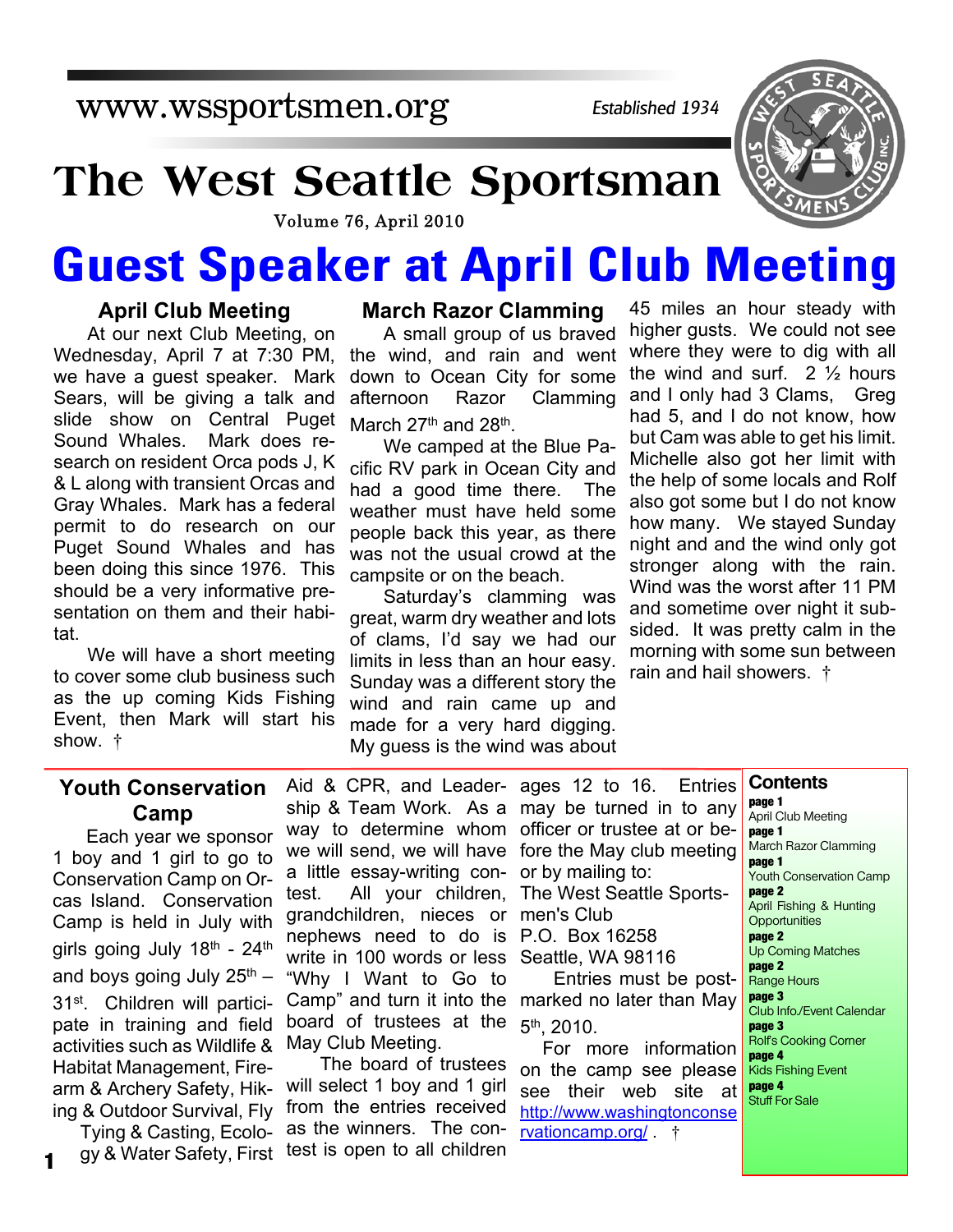#### **April Fishing & Hunting Opportunities**

April Brings Flurry of 'Opening Days' For Trout, Turkey, Lingcod, Razor Clams. For many anglers, "opening day" is synonymous with the start of the lowland lakes trout-fishing season, which gets under way April 24. More than 300,000 Washingtonians are expected to descend on trout-stocked waters throughout the state that day to kick off the new season.

But anglers – and hunters, too – are also looking forward this month to a variety of other "opening days" for seasons ranging from lingcod fishing on the north coast to turkey hunting throughout the state. Meanwhile, the spring chinook fishery is heating up on the Columbia River and another razor-clam dig is tentatively scheduled April 16-18, provided that tests show the clams remain safe to eat.

"April really marks the start of the new year for fishing and hunting," said Joe Stohr, deputy director of the Washington Department of Fish and Wildlife (WDFW). "Some winter fisheries are still going strong, but the an-

**Up coming Small bore & Air Matches**

nual cycle is beginning again with a new year of outdoor activities."

For most people, a valid 2010-11 fishing or hunting license is required to get in on the action after March 31, when all 2009-10 licenses expire. The exception is young people under age 15, who may fish for free.

Fishing and hunting licenses may be purchased by phone (1- 866-246-9453), over the Internet ( https://fishhunt.dfw.wa.gov/ ), or from license vendors throughout the state (see http://wdfw.wa.gov/licensing/ven dors for a list).

Key dates for anglers and hunters to keep in mind in the coming weeks include:

April 1 - More than two dozen small lakes in central Washington open to catch-and-keep fishing.

April 3-4 - A two-day spring turkey hunt for hunters age 15 and younger is scheduled statewide.

April 15 - The general spring turkey hunt opens for hunters of all ages and runs through May 31. See WDFW's Washington Wild Turkey Spring Season pamphlet for details at http://wdfw.wa.gov/wlm/game/wat er/turkey .

April 16 - Lingcod fishing opens off Neah Bay in Marine Area 4. The fishery has been open in ocean marine areas 1-3 since mid-March.

April 16-18 – Razor clam digs are tentatively planned at various ocean beaches on morning tides, pending the results of marine toxin tests. All are scheduled on morning tides and digging ends at noon. Tentative dates and tides: Friday, April 16 (8:32 a.m., -0.7 ft.) Long Beach and Twin Harbors only, Saturday, April 17 (9:12 a.m., -0.7 ft) Long Beach, Twin Harbors and Kalaloch only, Sunday, April 18 (9:56 a.m., -0.6 ft) Long Beach, Twin Harbors and Kalaloch only.

April 24 - Several hundred lowland lakes open to trout fishing across the state for the biggest "opening day" of the year.

Although new fishing licenses are required as of April 1, most new fishing regulations approved by the Washington Fish and Wildlife Commission don't go into effect until May 1<sup>st</sup>. Those regulations are posted on the WD-FW website at http://wdfw.wa.gov/fish/regs/rule\_ proposals/ . All new regulations will be reflected in the new Fishing in Washington pamphlet, available

| Apr 10<br>Apr 18<br>Apr 24<br>May 7<br>May 8-9<br>Jun 5-6<br>Jun 12-13 Tacoma                                           | <b>West Seattle</b><br>Tacoma<br>Puyallup<br>Wenatchee<br>Wenatchee<br>Tacoma | Air Pistol & Standard Pistol Matches<br>Prone Sight-In & Practice Match<br>Junior International 3-P PTO<br>Junior air rifle match<br>Jr. Outdoor Championships<br>Schützenfest / NRA 3-P Championship<br>Koehler Memorial prone                            | in Washington pamphlet, available<br>later this month. $\dagger$                                                                                                                                                                                                                       |
|-------------------------------------------------------------------------------------------------------------------------|-------------------------------------------------------------------------------|------------------------------------------------------------------------------------------------------------------------------------------------------------------------------------------------------------------------------------------------------------|----------------------------------------------------------------------------------------------------------------------------------------------------------------------------------------------------------------------------------------------------------------------------------------|
| Jul 24-25<br>Aug 20-22 Tacoma<br>Sep 11<br>Sep 11-12 Tacoma<br>Sep 25-26 Tacoma<br>Oct 30-31 Olympia<br>Nov 20<br>Dec 4 | Vancouver<br>Puyallup<br>Puyallup<br>Olympia                                  | NRA 3-Position Regional<br>State Smallbore International Camp<br>State 4-H Championship<br>State Conventional Prone Championship<br>Schützenfest / Outdoor Int'l Championship<br>State Indoor Int'l 3-P Championship (West)<br>JORC (West)<br>JOARC (West) | <b>Range Hours and Activity</b><br>Monday - Small Bore - 6 PM, Tuesday -<br>Winter Rifle League, Wednesday -<br>Juniors, Thursday Winter Pistol League -<br>Call Fred Burr at 206-935-4883 for<br>information.<br>Cost: Adult members \$2.00, non-mem-<br>bers \$4.00, Juniors \$1.00. |

Volume 76, April 2010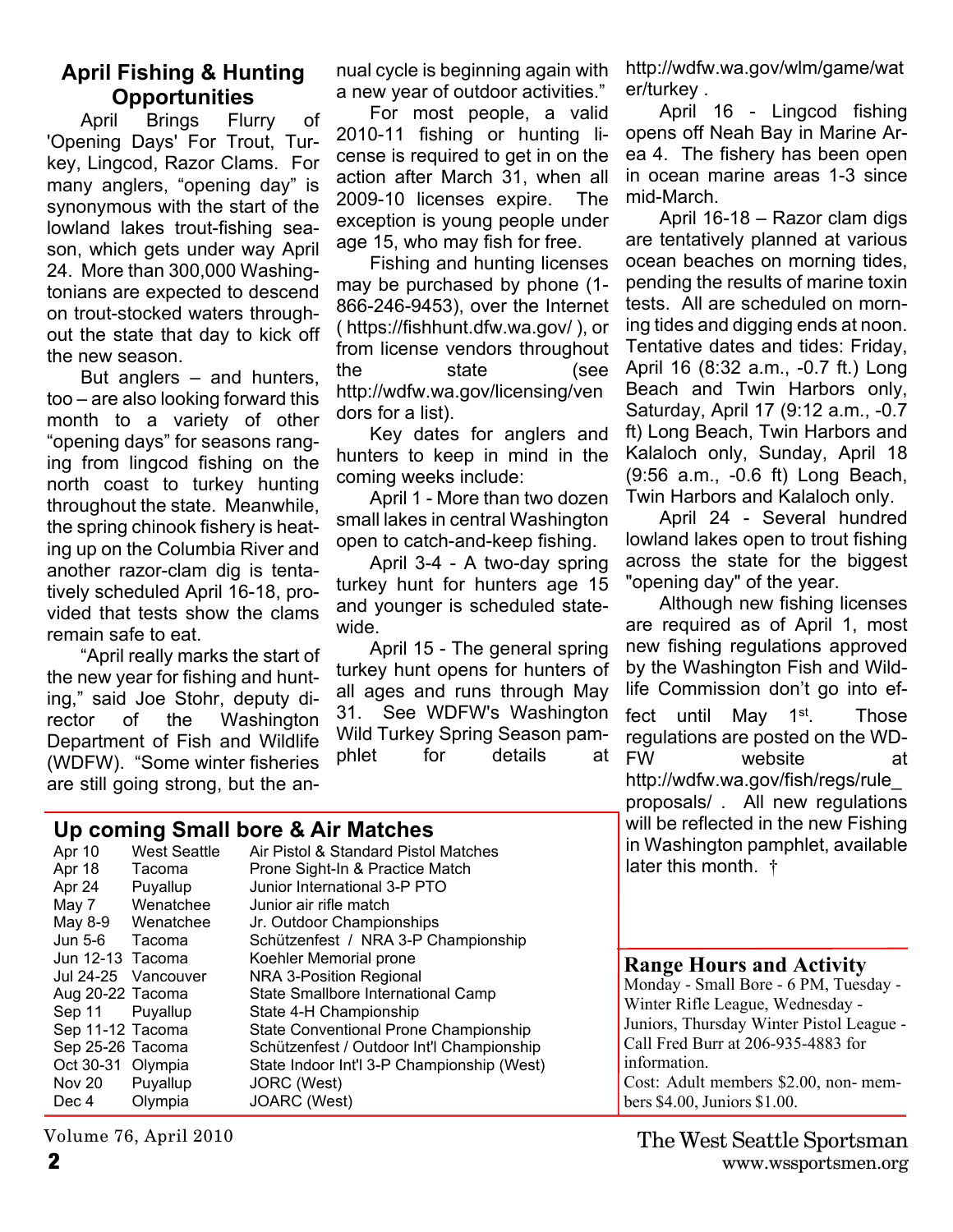## **The West Seattle Sportsmen's Club**

| Sponsors of the Roger Dahl Rifle Training Range                                                                                                                                                                                                                                                                                                                                                                                                                                                                                                                                                                                                          |                                                                                                                                                                                                                                                                                                                                                                                                                                                                                                                                                                                                                                                                                                                                                                                                                                                                                                                                                                                                                                                                                                                                                                                                                                                                                                                                                                                                                                                                                    |  |  |  |
|----------------------------------------------------------------------------------------------------------------------------------------------------------------------------------------------------------------------------------------------------------------------------------------------------------------------------------------------------------------------------------------------------------------------------------------------------------------------------------------------------------------------------------------------------------------------------------------------------------------------------------------------------------|------------------------------------------------------------------------------------------------------------------------------------------------------------------------------------------------------------------------------------------------------------------------------------------------------------------------------------------------------------------------------------------------------------------------------------------------------------------------------------------------------------------------------------------------------------------------------------------------------------------------------------------------------------------------------------------------------------------------------------------------------------------------------------------------------------------------------------------------------------------------------------------------------------------------------------------------------------------------------------------------------------------------------------------------------------------------------------------------------------------------------------------------------------------------------------------------------------------------------------------------------------------------------------------------------------------------------------------------------------------------------------------------------------------------------------------------------------------------------------|--|--|--|
| <b>OFFICERS</b><br>President - Tony Olszewski<br>425-226-5643<br>Vice Pres. - Steve Loo<br>Secretary - Kristin Shamek<br>Treasurer - Jerry Mascio<br>206-719-3528<br>Rec. Sec. - Roz Mascio<br>206-719-3529                                                                                                                                                                                                                                                                                                                                                                                                                                              | <b>TRUSTEES</b><br><b>LIFE TIME MEMBERS</b><br>206-965-9629<br>Greg Boyd<br>Fred Burr<br>Fred Burr<br>206-935-4883<br>Ernie Frey<br><b>Richard George</b><br>Frank Novito<br>Roz & Jerry Mascio<br>Contact us at: info@wssportsmen.org                                                                                                                                                                                                                                                                                                                                                                                                                                                                                                                                                                                                                                                                                                                                                                                                                                                                                                                                                                                                                                                                                                                                                                                                                                             |  |  |  |
| Rolf's Cooking Corner<br><b>Clam Chowder</b><br>This is the recipe<br>served at Big Game<br>Dinner<br>Ingredients<br>13 oz minced Razor<br>Clams<br>1 cup finely chopped onion<br>1 cup finely diced celery<br>2 cups finely diced potatoes<br>3/4 cup butter or margarine<br>3/4 cup flour<br>4 cups half-and-half, warmed<br>1 teaspoon salt, to taste<br>1 dash pepper<br>1/2 teaspoon sugar<br>Directions:<br>1. In a medium saucepan, drain the juice<br>from the clams; set the clams aside.                                                                                                                                                       | 2. Combine clam juice with the onions, cel-<br><u>Events</u><br>ery and potatoes.<br><u>Calendar</u><br>3. Add enough water to barely cover and<br>simmer, covered, over medium heat until the<br>Apr 7 <sup>th</sup> - Club Meeting<br>potatoes are tender, about 20 minutes.<br>Apr 21 <sup>st</sup> - Board Meeting<br>4. In a large saucepan, melt the butter.<br>May 5 <sup>th</sup> - Club Meeting<br>5. Add flour and stir in to the butter.<br>May 15 <sup>th</sup> - Kids Fishing<br>6. Slowly whisk in the warm half-and-half.<br>7. Cook and whisk until smooth and thick,<br>Derby<br>about 5 minutes.<br>May 19 <sup>th</sup> - Board Meeting<br>8. If you want thinner chowder, add 1/2 to 3/4<br>June 2 <sup>nd</sup> - Clam Bake<br>cup water or clam broth.<br>9. Add the vegetables with their cooking<br>June 3rd - 6th - Fresh Water<br>liquid, clams, salt, pepper and sugar to the<br>Fishing Trip to<br>pan.<br><b>Banks Lake</b><br>10. Stir well and adjust the seasonings if<br>If you have any ideas for pro-<br>necessary.<br>grams to have at the club meet-<br>Serve with a bread bowl. If you can't find<br>ings or any good outing ideas<br>them at the store improvise. At home we<br>let one of the Officers or Trust-<br>found large round rolls and cut them straight<br>ees know. You may contact us<br>down and then pulled them apart. Forget<br>at: info@wssportsmen.org<br>about cutting them at an angle - no room for<br>the chowder! † |  |  |  |
| <b>New</b>                                                                                                                                                                                                                                                                                                                                                                                                                                                                                                                                                                                                                                               | <b>MEMBERSHIP APPLICATION</b><br><b>Renewal</b>                                                                                                                                                                                                                                                                                                                                                                                                                                                                                                                                                                                                                                                                                                                                                                                                                                                                                                                                                                                                                                                                                                                                                                                                                                                                                                                                                                                                                                    |  |  |  |
| <b>WEST SEATTLE SPORTSMEN'S CLUB</b><br>Date<br>Washington, being interested in the<br>of<br>propagation and conservation of game birds, game animals, and fish in the State of Washington, do hereby apply<br>for membership in the WEST SEATTLE SPORTSMEN'S CLUB and tender herewith the sum of \$ in<br>payment of one year's dues.<br>"I solemnly swear that I will abide by the Constitution and By-Laws of the West Seattle Sportsmen's Club and<br>help in its up-building and I will not willfully disobey the Game Laws wherever I fish or hunt. I will always be<br>a true sportsman both in the field and to my brother members at all times. |                                                                                                                                                                                                                                                                                                                                                                                                                                                                                                                                                                                                                                                                                                                                                                                                                                                                                                                                                                                                                                                                                                                                                                                                                                                                                                                                                                                                                                                                                    |  |  |  |
| Signed<br><u> 1989 - Jan Barbara, martxa al II-lea (h. 1989).</u><br><b>Street Address</b>                                                                                                                                                                                                                                                                                                                                                                                                                                                                                                                                                               | If you would like to<br>receive the Club<br>newsletter by email                                                                                                                                                                                                                                                                                                                                                                                                                                                                                                                                                                                                                                                                                                                                                                                                                                                                                                                                                                                                                                                                                                                                                                                                                                                                                                                                                                                                                    |  |  |  |

check here.



Volume 76, April 2010

(New Only)

 $City$   $City$   $Zip$ 

Phone\_\_\_\_\_\_\_\_\_\_\_\_\_\_\_\_\_\_, Email\_\_\_\_\_\_\_\_\_\_\_\_\_\_\_\_\_\_\_\_\_\_\_\_\_\_

Recommended by\_\_\_\_\_\_\_\_\_\_\_\_\_\_\_\_\_\_\_\_\_\_\_\_\_\_\_\_\_\_\_\_\_\_\_\_\_\_\_\_